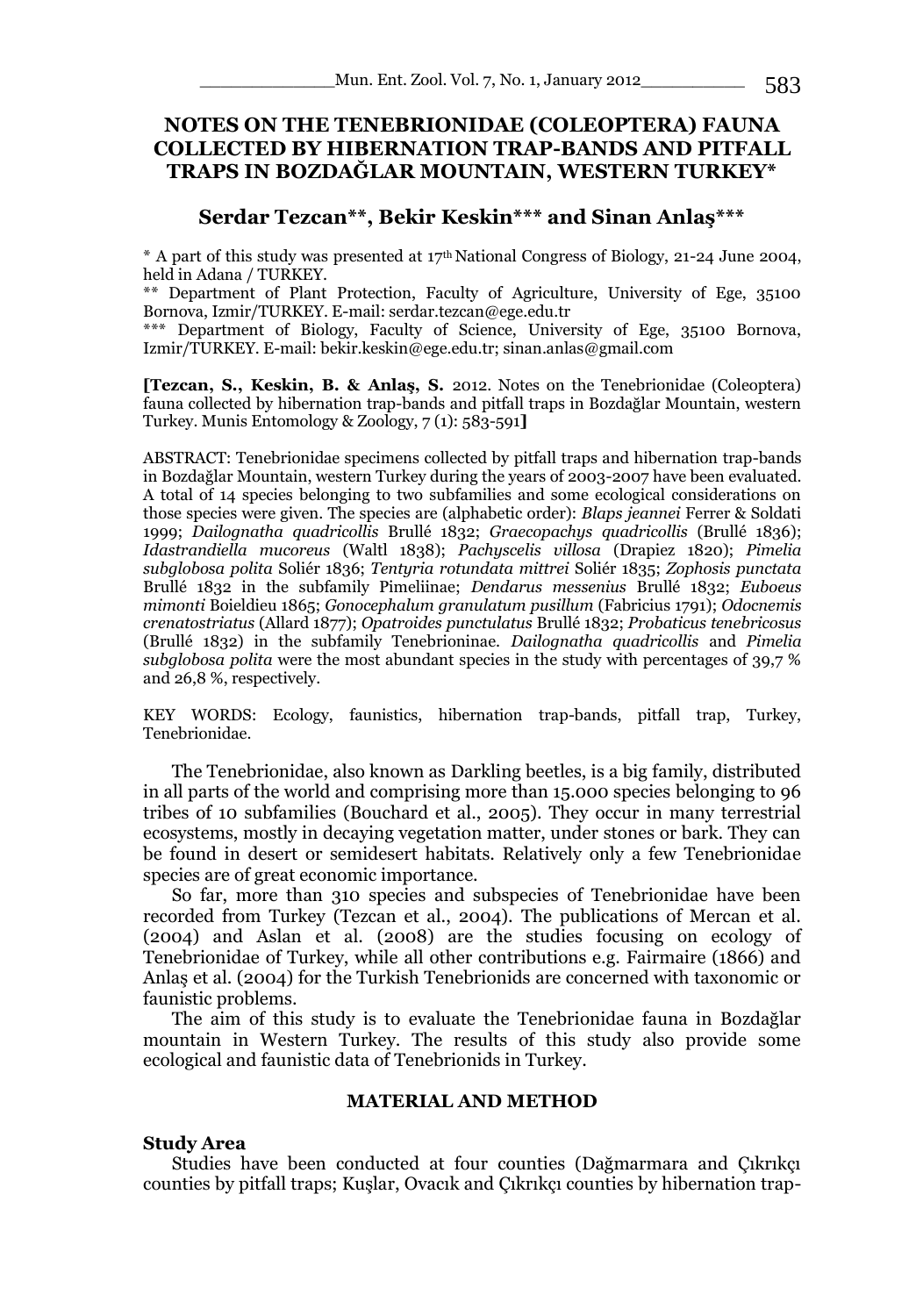bands) at Bozdağlar Mountain (2157 m), Western Turkey (Fig. 1), (also see Anlaş et al., 2010). Type of vegetation and agricultural practices determination the environment found in the counties:

**1. Natural areas** (chestnuts, pines and oaks forest):

Chestnuts biotopes: Aged 40 to 70 years *Castanea sativa* Miller is the common plant species. There are also *Trifolium bocconei* Savi, *Salvia fruticosa*  Miller, *Anthemis tinctoria* L., *Rubia tinctorum* L., *Medicago xvaria* Martyn, *Prunella vulgaris* L., *Juniperus oxycedrus* L., *Spartium junceum* L., *Rosa canina*  L., *Rubus canescens* Dc., *Polypodium vulgare* L., *Cistus salviifolius* L. and *Styrax* sp. as they are rarely seen in the study area.

Pines biotopes: *Pinus brutia* Ten. and *Pinus nigra* (Arnold) are the common plant species in the biotopes. There are also occur *Cistus laurifolius* L*.* and *Polypodium* sp.

Oaks biotopes: Being the abundant plant species aged 10-35 years is *Quercus ithaburensis* Dacne. subsp. *macrolepis* (Kotschy) and *Quercus infectoria* Olivier. There are also rare ones as *Cistus creticus* L., *Stacbys cretica* L. ssp. *smyrnaea*  Rech., *J. oxycedrus*, *Pyrus amygdaliformis* Vill., *R. canina* and *Astragalus* sp.

**2. Seminatural areas** (near edges of running water, various types of unforested habitats such as meadows and other grassland, burnt forest, maquis forest):

Meadow biotopes: *Euphorbia anacampseros* Boiss, *Coridothymus capitatus* (L.), *P. vulgare*, and *J. oxycedrus*, are the common plant species in meadow biotopes.

Maquis biotopes: *Q. infectoria*, *C. salviifolius*, *R. canina*, *J. oxycedrus*, *Sarcopoterium spinosum* L., and *C. capitatus*, are the common plant species in the biotopes.

Fire-influenced biotopes: Once being an oak forest, this habitat that was burnt in July 2000. *J. oxycedrus*, *P. amygdaliformis*, *R. canina*, *Cistus laurifolius* L., *Thymus longicaule* C. Presl and *Verbascum sp.* are common plant species. In the biotope, there are also occur burnt wood pieces and trees.

**3. Cultivated landscapes** (orchards of cherries, walnuts, apples, figs, pears and olives):

In the gardens which have only occur the related trees (each orchard has only one tree species).

The material referred to in this study is deposited in the Lodos Entomological Museum (LEMT), Department of Plant Protection, Ege University (Izmir, Turkey), Entomological Museum of Zoology Department, Ege University (ZDEU-Ent) and in the private collection of S. Anlaş. Material were identified by B. Keskin and S. Anlaş. Classification and nomenclature of darkling beetles suggested by Lawrence & Newton (1995), Iwan (2001), Soldati & Soldati (2003) and Bouchard et al. (2005) have been followed. Material have been collected by two methods. Those were pitfall traps method and using hibernation trap bands.

### **Sampling**

## **a) Pitfall traps:**

A total of 6 pitfall traps were placed in each biotope. Pitfall traps consisted of 200 ml cups buried in the soil in such a way that the lip of the trap would be at ground level. They were half filled with ethylen glycol and water mixture at 1:1 ratio. Traps were cleared in two weeks intervals from beginning of April to end of October and then collected material were determined.

Detailed information on the biotopes of pitfall trapping is given in Table 1.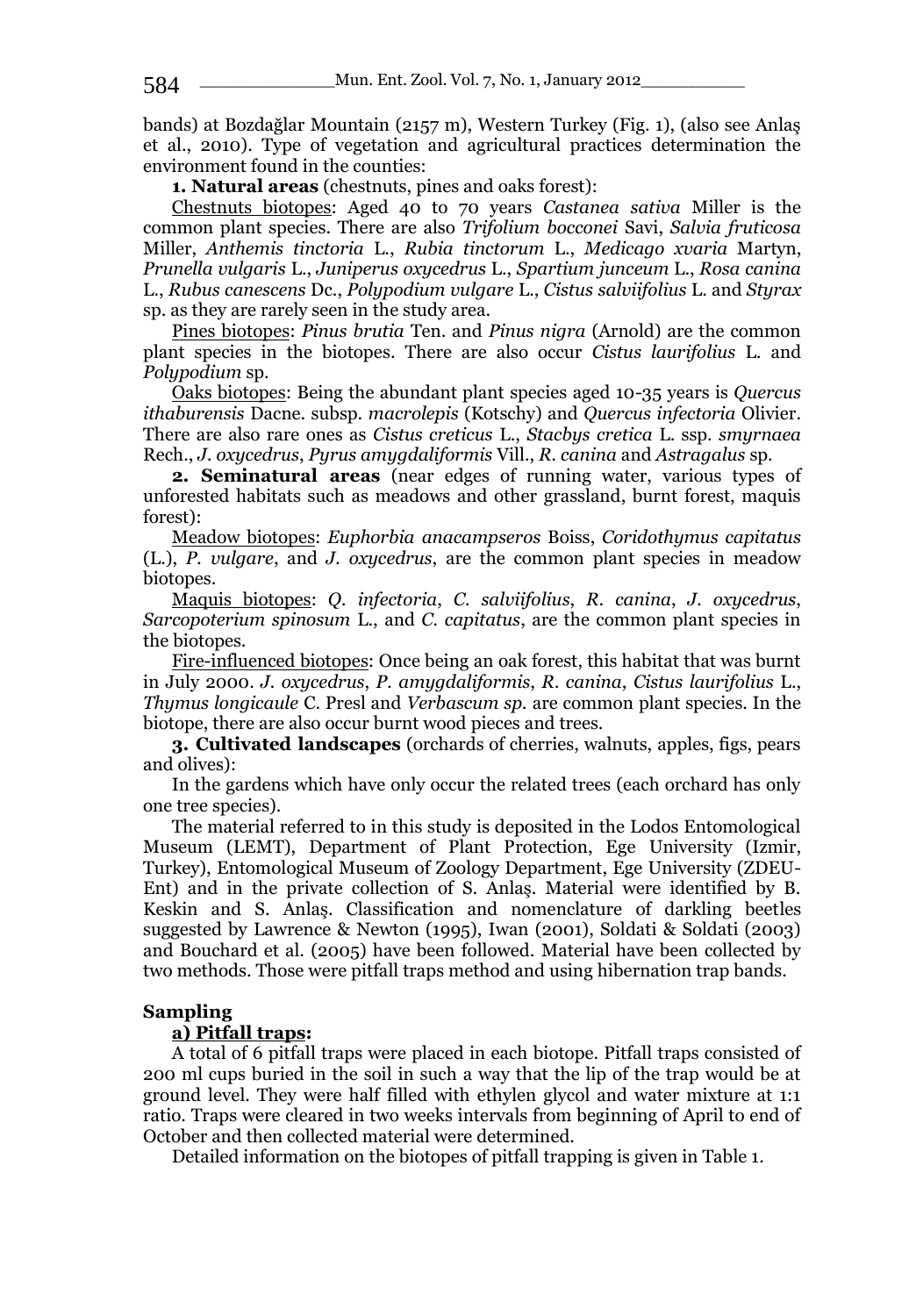### **b) Hibernation trap-bands:**

At each biotope hibernation trap bands in 70 x 250 m size made of hemp sack were rounded to the trunk of six trees in the beginning of October and removed in next February and collected material were determined. A total of 18 hibernation trap-bands were placed in each biotope.

Detailed information on the biotopes of hibernation trap-bands is given in Table 2.

#### **RESULTS**

In total, 1174 specimens of 14 species belonging to two subfamilies of Tenebrionidae have been recorded by pitfall traps and hibernation trap-bands in Bozdağlar Mountain, western Turkey during the years of 2003-2007 have been evaluated. Those species are *Blaps jeannei* Ferrer & Soldati, 1999; *Dailognatha*  1832; *Graecopachys Idastrandiella mucoreus* (Waltl, 1838); *Pachyscelis villosa* (Drapiez, 1820); *Pimelia subglobosa polita* Soliér, 1836; *Tentyria rotundata mittrei* Soliér, 1835; *Zophosis punctata* Brullé, 1832 (Pimeliinae); *Dendarus messenius* Brullé, 1832; *Euboeus mimonti* Boieldieu, 1865; *Gonocephalum granulatum pusillum* (Fabricius, 1791); *Odocnemis crenatostriatus* (Allard, 1877); *Opatroides punctulatus* Brullé, 1832; *Probaticus tenebricosus* (Brullé, 1832) (Tenebrioninae).

#### **Pitfall trap studies**

A total of 845 specimens representing 12 species of Tenebrionidae were collected at two counties between the years of 2003-2006 (Table 3). Among these, eight species belonged to Pimeliinae, while the other four species are members of Tenebrioninae.

The most abundant species is *D. quadricollis* with 429 specimens and percent dominance value of 50.77 %. *P. subglobosa polita* and *D. messenius* followed it with percent dominance values of 37.16 % and 6.04 %, respectively. Those three species were found in all two counties during collecting period. The species of *B. jeannei*, *G. quadricollis*, *P. villosa T. rotundata mittrei Z. punctata E. mimonti* and *G. granulatum pusillum* were collected only occasionally, with the abundance being less than 1 %.

The total number of the specimens collected during two years' collection in Dağmarmara was 386 (45.68 %) and in Çıkrıkçı was 459 (54.32 %). The number of collected specimens and species by pitfall traps at each biotope is given in Table 4.

Among the biotopes, the majority of the specimens were collected from oaks biotope (253), meadow (198) and fire-influenced biotopes (185); the least specimens were collected from semiaquatic biotopes (7) and chestnuts biotopes (49). The number of species was 9 at oak biotopes; 8 at meadow; 6 at pines; 5 at chestnuts and maquis, 4 at fire-influenced biotopes; only 1 species at semiaquatic biotopes.

## **Seasonal dynamics**

Of 12 species recorded during this study, only *Dailiognatha quadricollis*, *Pimelia subglobosa polita* and *Dendarus messenius* were collected in higher number of specimens that allows us to evaluate their seasonal dynamics on the localities (Fig. 2).

*D. quadricollis*, and *P. subglobosa polita* sampled during the period from April to October. The number of specimens of *D. quadricollis*, and *P. subglobosa*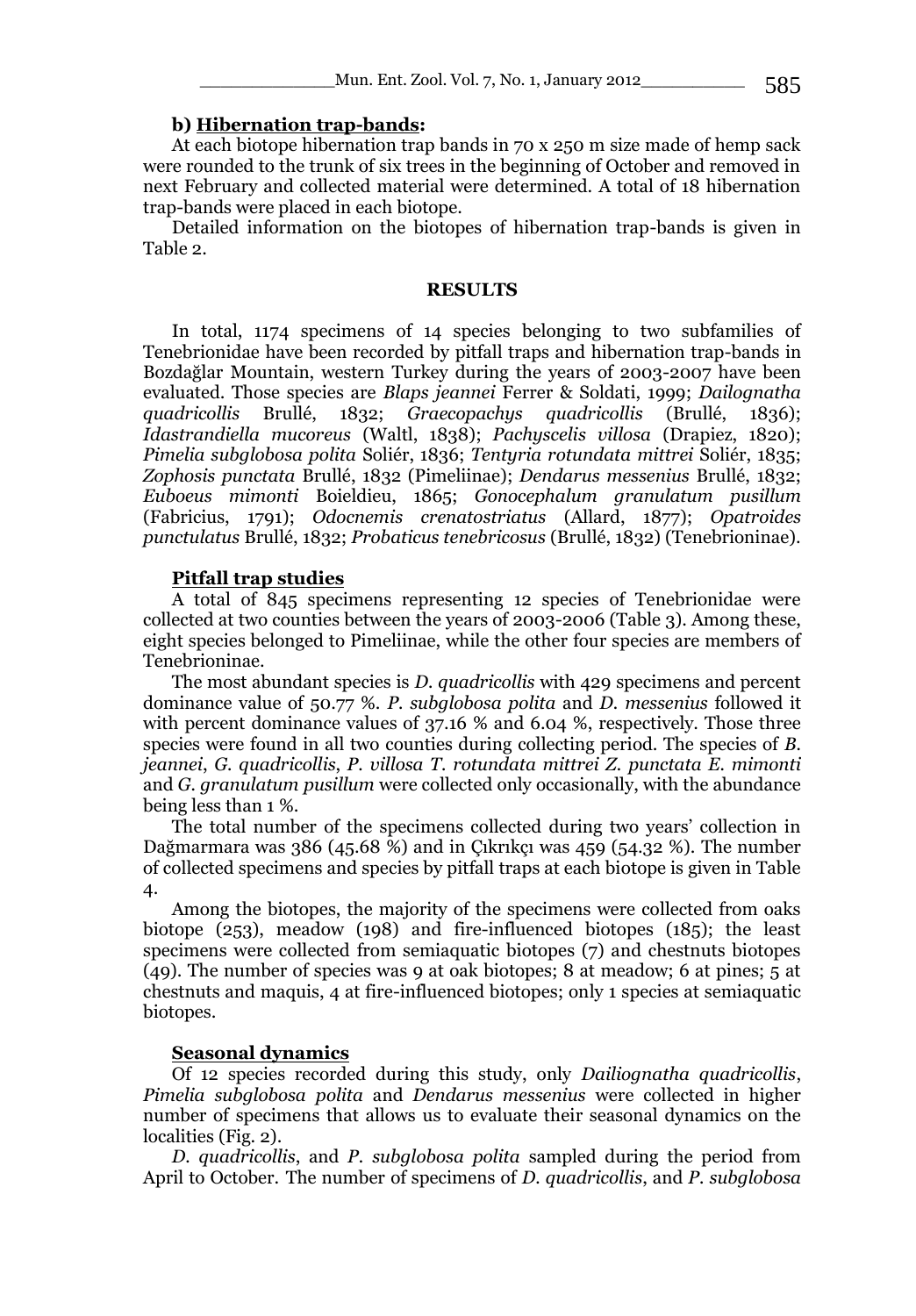*polita* increased from April to June and reached peak level in June. *D. quadricollis*, in the period of July-October it decreased and in October the number decreased up to 28. *P. subglobosa polita,* showing low abundance in July with number of 26 and increased in August. In the period of September-October it decreased again and October the number decreased up to 11. *D. messenius* was not recorded April and October, the peaks were recorded in June and August.

## **Hibernation trap-band studies**

Totally 329 specimens representing seven species of Tenebrionidae were collected at three counties during the autumn and winter periods of the years of 2005-2007 (Table 5). Among these, three species (*B. jeannei, D. quadricollis* and *P. villosa*) belong to Pimeliinae, while four species (*D. messenius, O. crenatostriatus, O. punctulatus* and *P. tenebricosus*) belong to Tenebrioninae.

The most frequently collected species in three counties was *O. crenatostriatus*, with percent dominance value of 73.86 %; and also *D. quadricollis* and *O. punctulatus* with percent dominance value of 11.25 % and 11.25 %, respectively.

The total number of specimens collected during two years in Çıkrıkcı was 75 (22.80 %) and in Ovacık 87 (26.44 %). It was 167 (50.76 %) in Kuşlar during three years collection period.

The number of collected specimens and species of each biotope is given in Table 6.

The number of specimens at chestnuts was 90 and apple was 64 among eight biotopes. Their numbers changed between 8 and 54 in other biotopes. Number of species was 4 at fig and it was 3 at pear and chestnut biotopes. The number of species was one at the biotope of olive, it was 2 at the rest of biotopes.

## **DISCUSSION**

The first study on the fauna of Bozdağ have been conducted by Fairmaire (1866) and in this study a total of 23 species recorded. In this study to determine the Tenebrionidae fauna of west and northwest Bozdağlar Mountain, pitfall traps and hibernating trap bands were used to collect material. Using pitfall traps is a standard method to collect tenebrionids. But hibernation trap-bands were used for the second time with respect to Tenebrionidae. This method previously was used in ecological cherry orchards in Izmir and Manisa by Tezcan & Keskin (2004). Artificial hibernation trap-bands have great importance in both the protection of fauna and also in extending their life-span. In this study, the artificial hibernation places that have been used as hibernation trap-bands, are utilized for the evaluation of fauna of different biotopes.

In total, 1174 specimens of the Tenebrionidae were collected at all location by different methods. 845 of which were collected by pitfall traps and 329 by hibernation trap-bands. *D. quadricollis* is the most abundant species with 466 specimens (39,7 %), 429 of which were collected by pitfall traps and 37 by hibernation trap-bands. *P. subglobosa polita* other dominant species with 314 specimens (26,8 %), all of them were collected by pitfall traps. *O. crenatostriatus*  is collected with 243 specimens (20,7 %), only by hibernation trap-bands. Collecting of more adults of *O. crenatostriatus* probably overlapping of the activation period of this species and the collection of hibernation trap-bands. Detailed information on the biology, damage etc. of the collected species in ecosystems is not available in Turkey. It is expected that knowledge on darkling beetleswill rise with further studies.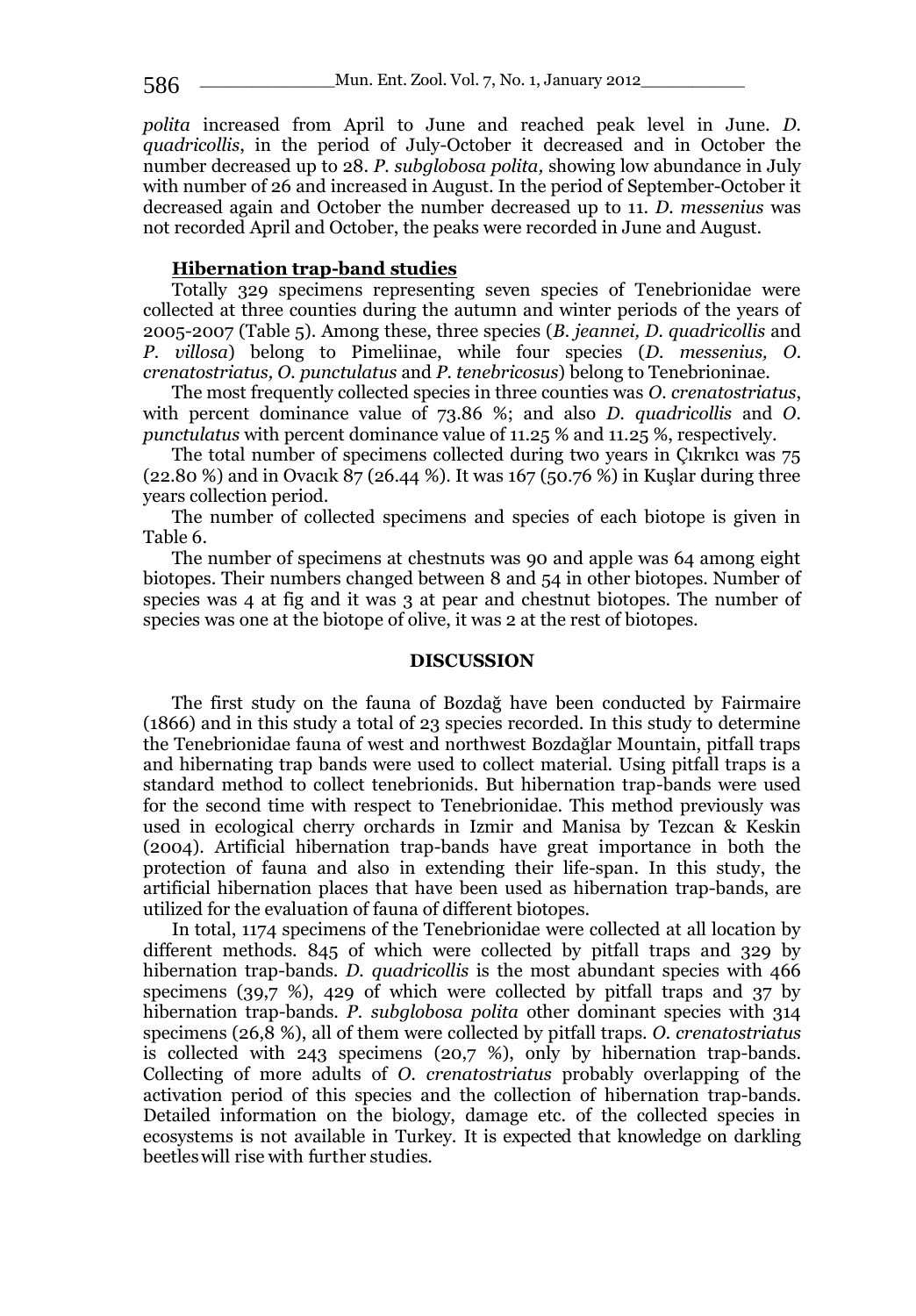## **ACKNOWLEDGEMENT**

Authors would like to thank Mehmet Kaygısız (Turgutlu, Turkey) for his contributions to field works.

### **LITERATURE CITED**

**Anlaş, S., Keskin, B. & Tezcan, S.** 2004. Dağmarmara (Manisa, Turgutlu) yöresi Tenebrionidae (Coleoptera) faunasının çukur tuzaklarla belirlenmesi üzerinde bir araştırma. 17. Ulusal Biyoloji Kongresi, 3. Seksiyon Poster Bildirisi, 21-24 Haziran 2004, Çukurova Üniversitesi, Adana.

**Anlaş, S., Haas, F. & Tezcan, S.** 2010. Dermaptera (Insecta) fauna of Bozdaglar Mountain, Western Turkey. Linzer biologische Beiträge, 42 (1): 389-399.

**Aslan, B., Aslan, E. G., Karaca, I. & Kaya, M.** 2008. Kasnak Meşesi Tabiati Koruma Alanında (Isparta) farklı habitatlarda çukur tuzak yöntemi ile yakalanan Carabidae ve Tenebrionidae (Coleoptera) türleri ile Biyolojik çeşitlilik parametrelereinin karşılaştırılması. Süleyman Demirel Üniv. Fen Edebiyat Fak., Fen dergisi, 3 (2): 122-132 (in Turkish).

**Bouchard, P., Lawrence, J. F., Davies, A. E. & Newton, A. F.** 2005. Synoptic classifi cation of the world Tenebrionidae (Insecta: Coleoptera) with a review of familygroup names. Annales Zoologici, 55 (4): 499-530.

**Fairmaire***,* **M. L.** 1866. Notice sur les Coléoptères récoltés par M. J. Lédérer sur le. Bosz*-*Dagh (Asie-Mineure). Annales de la Société Entomologique de France, 35: 249-280.

**Iwan, D.** 2001. A comparative study of male genitalia in Opatrinae sensu Medbedev (1968) (Coleoptera, Tenebrionidae) with notes on the tribal classification. Part I. Annales Zoologici, 51 (3): 351- 390.

**Lawrence, J. F. & Newton, A. F.** 1995. Families and subfamilies of Coleoptera with selected genera, notes, references and data on family-group names. (pp. 779-1006). [in:] J. Pakaluk, S. A. Slipinski (eds.): Biology, phylogeny and classification of Coleoptera. Papers celebrating the 80th birthday of Prof. Roy A. Crowson. Museum and Institute of Zoology PAS, Warszawa, 1092 pp.

**Mercan, T., Keskin, B. & Tezcan, S.** 2004. Bozdağ (Ödemiş, Izmir)'ın Tenebrionidae (Coleoptera) faunasının çukur tuzaklarla belirlenmesi üzerinde bir araştırma. Ekoloji, 14: 44-48.

**Soldati, F. & Soldati, L.** 2003. Réactualisation de la liste systématique des Coléopteres Tenebrionidae (Alleculinae exclus) de France continentale et de Corse. Bulletin Mensuel de la Société Linnéenne de Lyon, 72 (10): 331-349.

**Tezcan, S., Karsavuran, Y., Pehlivan, E., Keskin, B. & Ferrer, J.** 2004. Contributions to the knowledge of the Tenebrionidae (Coleoptera) From Turkey Part II. Opatrinae, Tenebrioninae, Adeliinae. Turkish Journal of Entomology, 28 (3): 163-180.

**Tezcan, S. & Keskin, B.** 2004. İzmir ve Manisa İlleri ekolojik kiraz bahçelerinde kışlak tuzaklarla saptanan Tenebrionidae (Coleoptera) familyası türleri. XVII. Ulusal Biyoloji Kongresi 3. Seksiyon Sözlü, Poster ve Serbest Bildiri Özetleri, 21-24 Haziran 2004, Adana, 137 s., 91.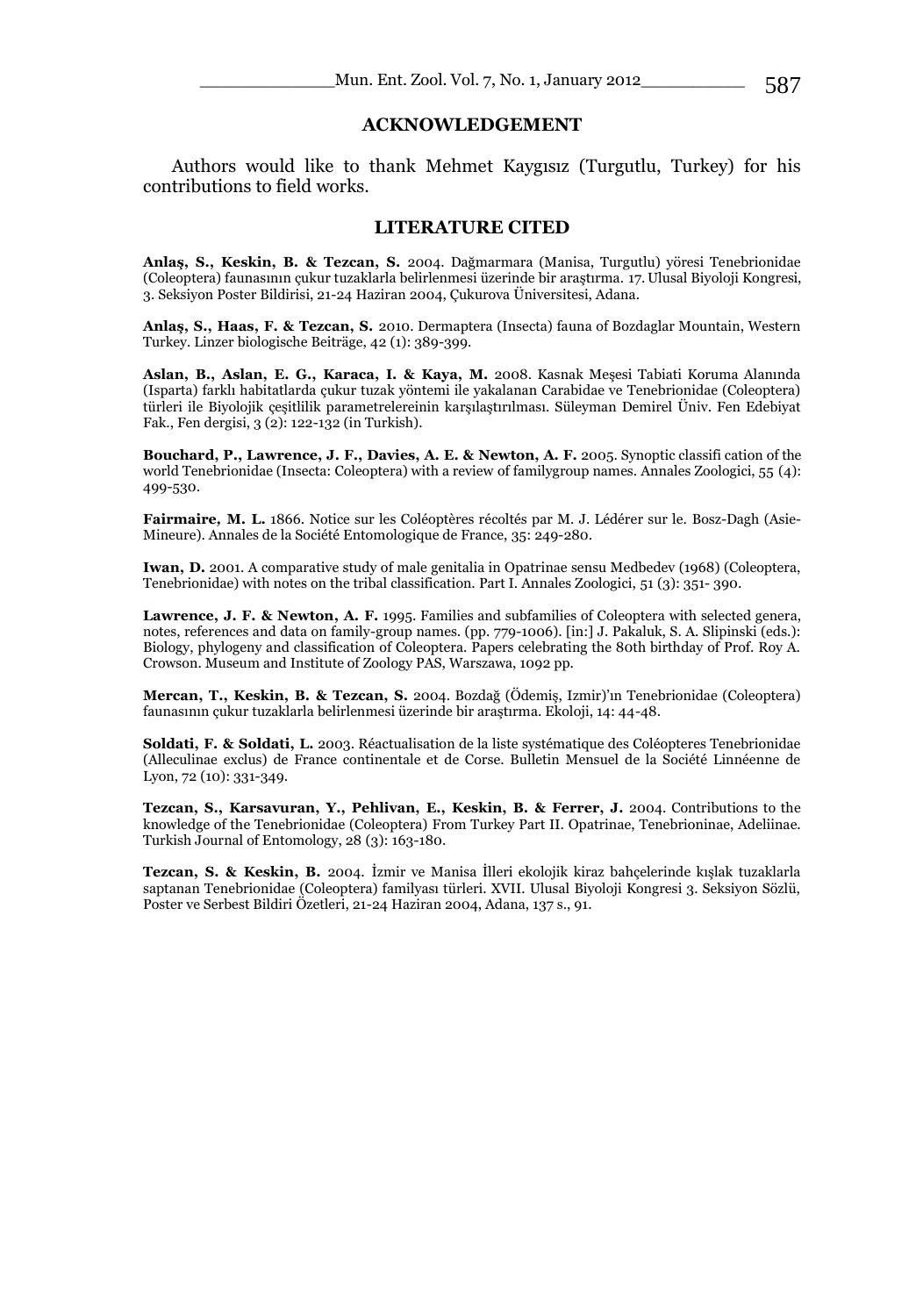| Region       | Prov.  | County     | Period            | <b>Biotopes</b>                 | Coordinate                                    | Altitude<br>(m) |
|--------------|--------|------------|-------------------|---------------------------------|-----------------------------------------------|-----------------|
| $\mathbf{1}$ | Manisa | Dağmarmara | 2003 &<br>2006    | Oak forest                      | 38°22'14"N/<br>$27^{\circ}50'39''E$           | 980             |
|              |        |            |                   | Fire-<br>influenced<br>biotopes | 38°22'07"N/<br>27°50'16"E                     | 960             |
|              |        |            |                   | Pine forest                     | $38^{\circ}22'49''N/$<br>$27^{\circ}52'12''E$ | 930             |
|              |        |            |                   | Meadow                          | $38^{\circ}22'39''N/$<br>28°04'56"E           | 880             |
|              |        |            |                   | Chestnut<br>forest              | 38°23'37''N/<br>27°49'09"E                    | 620             |
| $\mathbf{2}$ | Manisa | Cıkrıkcı   | $2005 \&$<br>2006 | Oak forest                      | 38°28'19"N/<br>$27^{\circ}49'44''E$           | 220             |
|              |        |            |                   | Meadow                          | 38°28'19"N/<br>$27^{\circ}49'38''E$           | 200             |
|              |        |            |                   | Pine forest                     | 38°28'23"N/<br>27°49'47"E                     | 180             |
|              |        |            |                   | Semiaquatic<br>biotopes         | 38°28'24"N/<br>$27^{\circ}49'17''E$           | 110             |
|              |        |            |                   | Maqui<br>forest                 | 38°28'24"N/<br>27°49'20"E                     | 150             |

Table 1. Detailed information on biotopes of pitfall trap methods.

Table 2. Detailed information on biotopes of hibernation trap-band methods (\*setting period of trap-bands (October), collected February the following year).

| <b>Region</b> | Prov.  | County   | Years*    | <b>Biotopes</b> | Coordinate            | <b>Altitude</b> |
|---------------|--------|----------|-----------|-----------------|-----------------------|-----------------|
|               |        |          |           |                 |                       | (m)             |
| $\mathbf{1}$  | Manisa | Cıkrıkçı | $2005 \&$ | Fig             | $38^{\circ}28'24''N/$ | 120             |
|               |        |          | 2006      |                 | $27^{\circ}49'30''E$  |                 |
|               |        |          |           | Olive           | 38°28'22"N/           | 120             |
|               |        |          |           |                 | 27°49'28"E            |                 |
|               |        |          |           | Pear            | 38°28'21"N/           | 120             |
|               |        |          |           |                 | 27°49'31"E            |                 |
| $\mathbf{2}$  | Manisa | Kuşlar   | 2004,     | Cherry          | 38°21'44"N/           | 820             |
|               |        |          | $2005 \&$ |                 | $27^{\circ}49'58''E$  |                 |
|               |        |          | 2006      |                 |                       |                 |
|               |        |          |           | Chestnut        | 38°21'48"N/           | 820             |
|               |        |          |           |                 | $27^{\circ}49'57''E$  |                 |
|               |        |          |           | Walnut          | 38°21'41"N/           | 820             |
|               |        |          |           |                 | $27^{\circ}49'56''E$  |                 |
| 3             | Manisa | Ovacik   | $2005 \&$ | Apple           | 38°22'45"N/           | 930             |
|               |        |          | 2006      |                 | 27°51'06"E            |                 |
|               |        |          |           | Cherry          | $38^{\circ}22'45''N/$ | 930             |
|               |        |          |           |                 | $27^{\circ}51'06''E$  |                 |
|               |        |          |           | Pine            | 38°22'45"N/           | 930             |
|               |        |          |           |                 | $27^{\circ}51'06''E$  |                 |
|               |        |          |           |                 |                       |                 |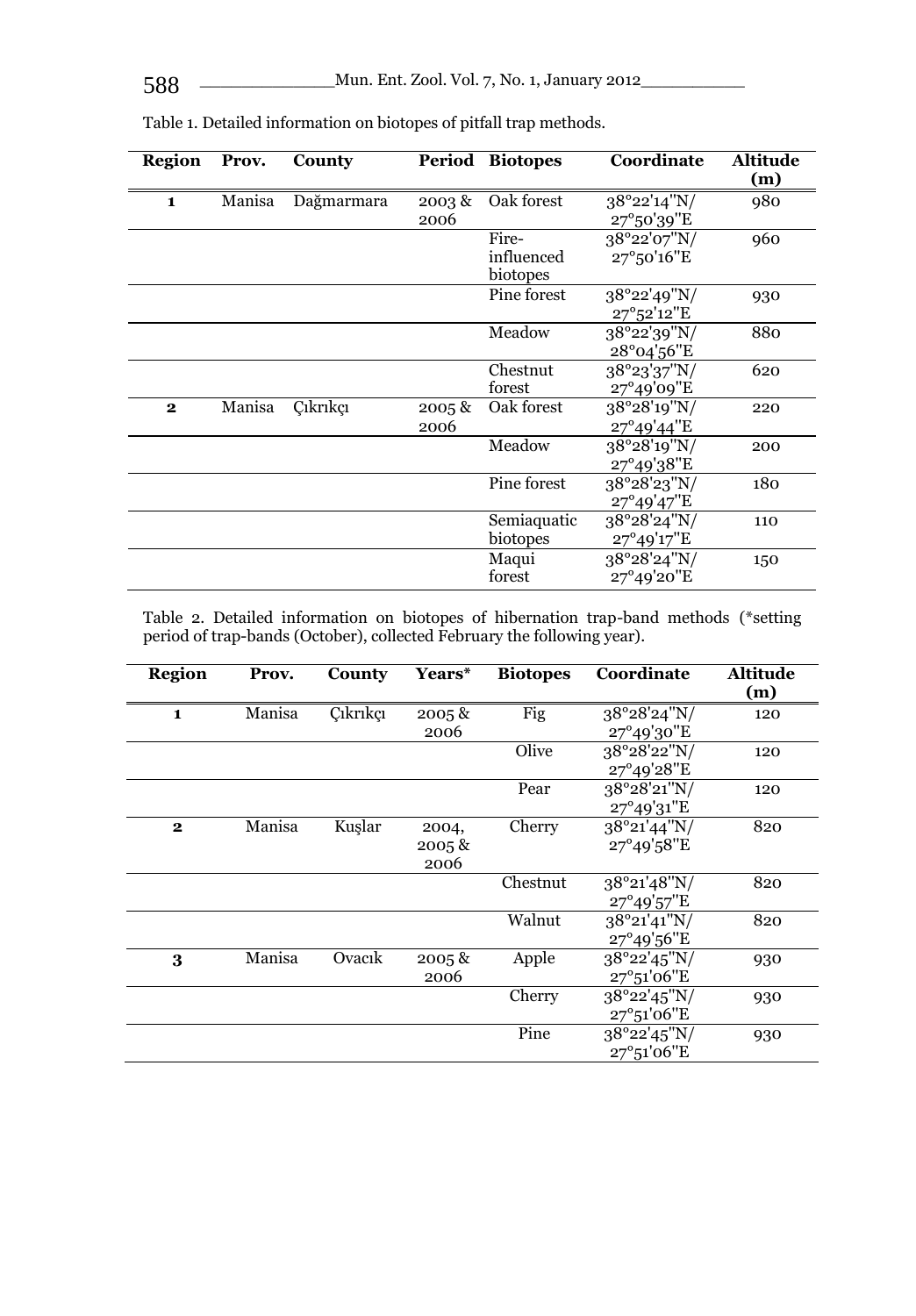| <b>Subfamilies</b> | Location and year      |                | Dağmarmara |      | Cıkrıkçı       |                | Dominance<br>Value (%) |
|--------------------|------------------------|----------------|------------|------|----------------|----------------|------------------------|
|                    | Species                | 2003           | 2006       | 2005 | 2006           |                |                        |
|                    | B. jeannei             |                | 1          | 1    |                | $\overline{2}$ | 0.24                   |
|                    | D. quadricollis        | 84             | 52         | 131  | 162            | 429            | 50.77                  |
|                    | G. quadricollis        |                |            |      | $\overline{1}$ | 1              | 0.12                   |
| Pimeliinae         | I. mucoreus            | $\overline{2}$ | 1          | 5    | 4              | 12             | 1.42                   |
|                    | P. villosa             |                |            | 3    | 4              | 7              | 0.83                   |
|                    | P. subglobosa polita   | 79             | 118        | 23   | 94             | 314            | 37.16                  |
|                    | T. rotundata mittrei   |                | 1          |      | 1              | $\overline{2}$ | 0.24                   |
|                    | Z. punctata            | 2              | 2          |      | 1              | 5              | 0.59                   |
|                    | D. messenius           | 16             | 7          | 6    | 22             | 51             | 6.04                   |
| Tenebrioninae      | E. mimonti             |                |            |      | 1              | 1              | 0.12                   |
|                    | G. granulatum pusillum | $\overline{2}$ | 1          |      |                | 3              | 0.36                   |
|                    | P. tenebricosus        | 3              | 15         |      |                | 18             | 2.13                   |
| Totally            |                        | 188            | 198        | 169  | 290            | 845            |                        |
|                    |                        | 386            |            | 459  |                | 845            | 100                    |

Table 3. Number of specimens collected by pitfall traps in different counties and their percent dominance values.

| Table 4. The number of collected specimens and species by pitfall traps at each biotope in |
|--------------------------------------------------------------------------------------------|
| Western Turkey [Ch (Chestnuts), Ma (Maquis), Me (Meadow), Oa (Oaks), Sa (Semiaquatic),     |
| Pi (Pines), Fi (fire-influenced)]                                                          |

| <b>Biotopes</b>           | Ch             | Ma | Me                      | Oa             | Sa | Pi             | Fi             | Total          |
|---------------------------|----------------|----|-------------------------|----------------|----|----------------|----------------|----------------|
| B. jeannei                |                |    |                         | $\overline{2}$ |    |                |                | $\overline{2}$ |
| D. quadricollis           | 11             | 57 | 98                      | 156            | 7  | 16             | 84             | 429            |
| G. quadricollis           |                |    |                         | 1              |    |                |                | 1              |
| I. mucoreus               |                | 1  | 9                       | 1              |    | 1              |                | 12             |
| P. villosa                |                | 1  | 3                       | 3              |    |                |                | 7              |
| P. subglobosa polita      | 29             | 27 | 75                      | 64             |    | 31             | 88             | 314            |
| T. rotundata mittrei      |                |    | 1                       |                |    | 1              |                | $\overline{2}$ |
| Z. punctata               |                |    |                         | 3              |    |                | $\overline{2}$ | 5              |
| D. messenius              | 6              | 9  | 10                      | 22             |    | $\overline{4}$ |                | 51             |
| E. mrmonti                |                |    | 1                       |                |    |                |                | 1              |
| G. granulatum<br>pusillum | $\mathbf{1}$   |    | $\mathbf{1}$            | 1              |    |                |                | 3              |
| P. tenebricosus           | $\overline{2}$ |    |                         |                |    | 5              | 11             | 18             |
| Number of<br>specimens    | 49             | 95 | 198                     | 253            | 7  | 58             | 185            | 845            |
| Number of species         | 5              | 5  | $\overline{\mathbf{s}}$ | 9              | ı  | 6              | 4              | 12             |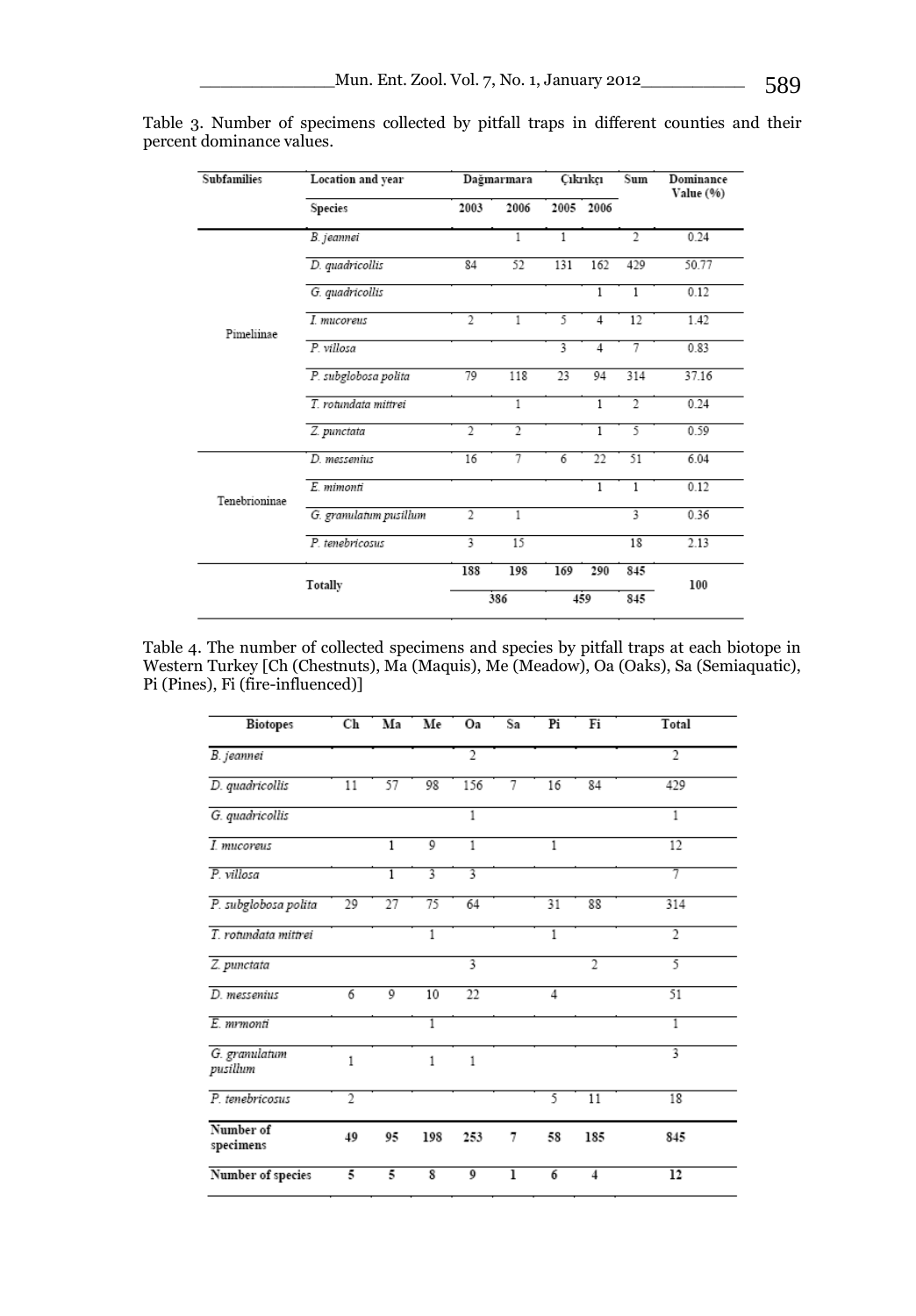| Location and year  | Ovacık |                | Kuşlar |                |      | Cıkrıkçı |      | Sum            | <b>Dominance Value</b> |  |
|--------------------|--------|----------------|--------|----------------|------|----------|------|----------------|------------------------|--|
| Species            | 2006   | 2007           | 2005   | 2006           | 2007 | 2006     | 2007 |                | (96)                   |  |
| B. jeannei         |        | 1              |        | 1              |      |          |      | $\overline{2}$ | 0.61                   |  |
| D. quadricollis    |        |                | 3      | $\overline{2}$ |      | 13       | 19   | 37             | 11.25                  |  |
| P. villosa         |        |                |        |                |      | 2        |      | 3              | 0.91                   |  |
| D. messenius       |        |                |        |                |      | 2        |      | 3              | 0.91                   |  |
| O. crenatostriatus | 36     | 47             | 96     | 20             | 44   |          |      | 243            | 73.86                  |  |
| O. punctulatus     |        |                |        |                |      | 16       | 21   | 37             | 11.25                  |  |
| P. tenebricosus    |        | $\overline{2}$ |        |                | 1    |          |      | 4              | 1.21                   |  |
| Totally            | 37     | 50             | 99     | 23             | 45   | 33       | 42   | 329            | 100                    |  |
|                    |        | 87             |        | 167            |      |          | 75   | 329            |                        |  |

Table 5. Number of specimens collected by hibernation trap-bands at different counties and their percent dominance values.

Table 6. Biotopes of Tenebrionidae species collected by hibernation trap-bands in Western Turkey [Ol (Olive), Ap (Apple), Fg (Fig), Pe (Pear), Ce (Cherry), Wl (Walnut), Pi (Pine), Ch (Chestnut)].

| <b>Biotopes</b>        | Ol | Aр | $\overline{F}$ g | Pe | Сe             | wı | Pi | Ch | Total          |
|------------------------|----|----|------------------|----|----------------|----|----|----|----------------|
| B. jeannei             |    |    |                  |    |                | 1  | 1  |    | $\overline{2}$ |
| D. quadricollis        | 8  |    | 10               | 14 | $\mathfrak{2}$ |    |    | 3  | 37             |
| P. villosa             |    |    | 3                |    |                |    |    |    | 3              |
| D. messenius           |    |    | 2                |    |                |    |    |    | 3              |
| O. crenatostriatus     |    | 61 |                  |    | 52             | 33 | 11 | 86 | 243            |
| O. punctulatus         |    |    | 12               | 25 |                |    |    |    | 37             |
| P. tenebricosus        |    | 3  |                  |    |                |    |    | 1  | 4              |
| Number of<br>specimens | 8  | 64 | 27               | 40 | 54             | 34 | 12 | 90 | 329            |
| Number of species      |    | 2  | 4                | 3  | 2              | 2  | 2  | 3  | 7              |